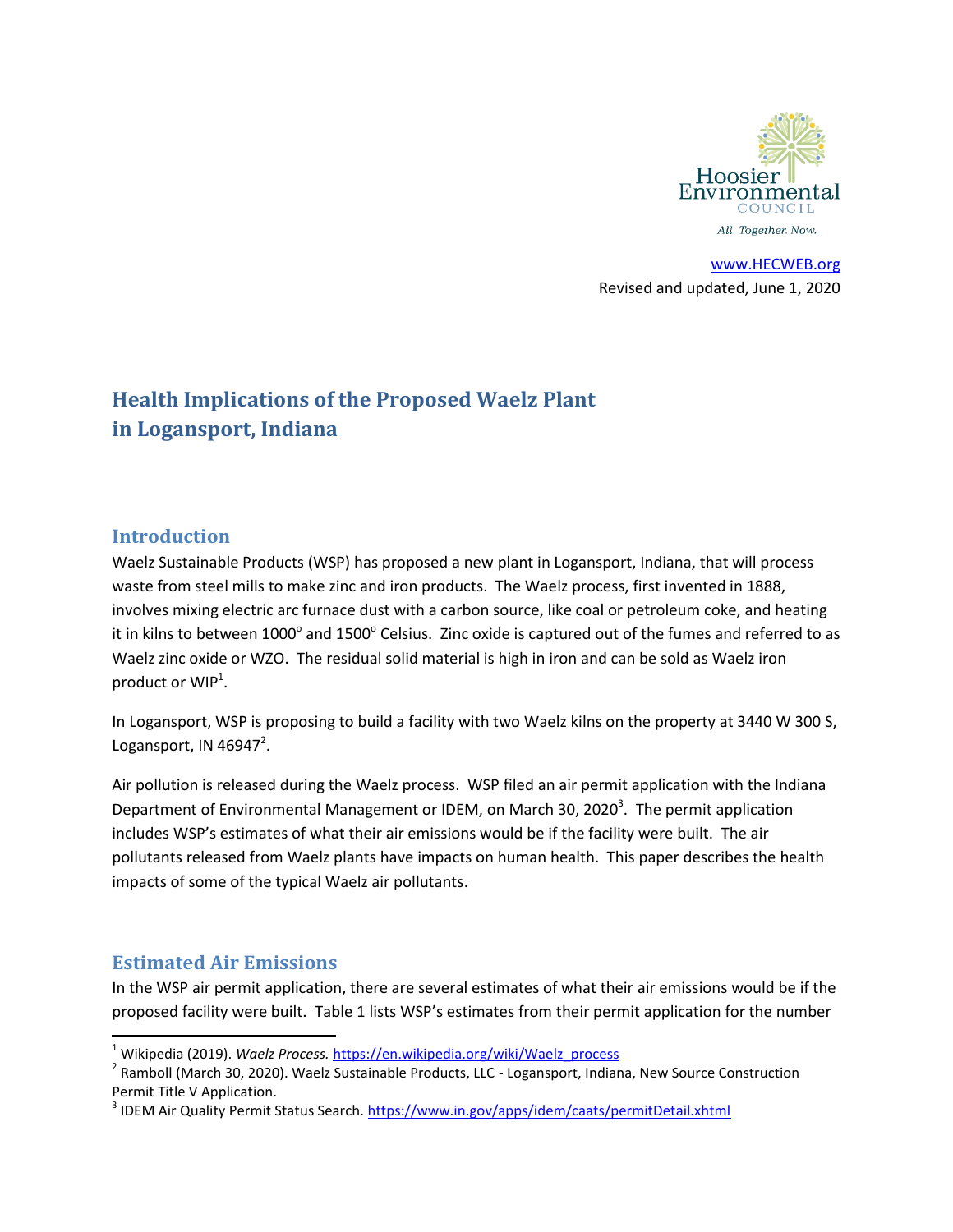of tons of each pollutant released in an entire year. The first column, "Estimated uncontrolled annual facility-wide", lists WSP's estimate of what the air emissions would be if there were no pollution controls in place. The middle column, "Estimated controlled including fugitives", lists WSP's estimate of what the emissions would be when the proposed pollution control devices were functioning and includes their estimate of fugitive emissions from roadways<sup>4</sup>, but they do not include all of the potential sources of fugitive emissions. "Fugitive emissions" are pollutants released from emission source locations other than discreet point source vent stacks, and should include process and flue gases, material handling emissions that are released from process transfer points, flue duct breaches, leaks, building openings, conveyors, transfer points, and loading/unloading operations, as well as the fugitive emissions due to roadways. The right-hand column in Table 1 lists WSP's estimate of controlled air emissions, but does not include fugitive emissions. The middle column has WSP's nearest estimate of what the total air emissions would be at the proposed Logansport plant.

|                                                   | <b>Estimated</b><br>uncontrolled<br>annual<br>facility-wide<br>(pg 205, 216<br>& 217) | <b>Estimated</b><br>controlled<br>annual<br>including<br>fugitives (pg<br>204) | <b>Estimated</b><br>controlled<br>annual<br>excluding<br>fugitive dust (pg<br>10 & 204 & 213) |
|---------------------------------------------------|---------------------------------------------------------------------------------------|--------------------------------------------------------------------------------|-----------------------------------------------------------------------------------------------|
|                                                   | in tons per year                                                                      |                                                                                |                                                                                               |
| Carbon Monoxide (CO)                              | 161.42                                                                                | 161.42                                                                         | 161.42                                                                                        |
| Nitrogen oxides (Nox)                             | 124.27                                                                                | 124.27                                                                         | 124.27                                                                                        |
| Sulfur Dioxide (SO2)                              | 17.15                                                                                 | 17.15                                                                          | 17.15                                                                                         |
| Particulate Matter (PM)                           | 11,589                                                                                | 178.75                                                                         | 171.13                                                                                        |
| Particulate matter 10<br>microns or less (PM10)   | 11,583                                                                                | 172.65                                                                         | 171.13                                                                                        |
| Particulate matter 2.5<br>microns or less (PM2.5) | 11,582                                                                                | 171.5                                                                          | 171.13                                                                                        |
| Volatile Organic<br>Compounds (VOC)               | 15.4                                                                                  | 15.4                                                                           | 15.4                                                                                          |
| Mercury                                           | 0.11                                                                                  | 0.11                                                                           | 0.11                                                                                          |
| Lead                                              | 29.44                                                                                 | 0.38                                                                           | 0.38                                                                                          |
| <b>Hexavalent Chromium</b>                        | 0.155                                                                                 |                                                                                | 0.00151                                                                                       |
| <b>Total Hazardous Air</b><br>Pollutants (HAPs)   | 191.67                                                                                | 4.12                                                                           | 4.12                                                                                          |
| Dioxins/furans                                    | no estimates provided                                                                 |                                                                                |                                                                                               |

 $\overline{a}$ 

Table 1. WSP's estimate of air emissions in tons per year from the proposed Logansport Waelz plant.<sup>5</sup>

<sup>&</sup>lt;sup>4</sup> Ramboll(March 30,2020). Waelz Sustainable Products, LLC - Logansport, Indiana, New Source Construction Permit Title V Application, pdf page 204.

<sup>&</sup>lt;sup>5</sup> Ramboll(March 30,2020). Waelz Sustainable Products, LLC - Logansport, Indiana, New Source Construction Permit Title V Application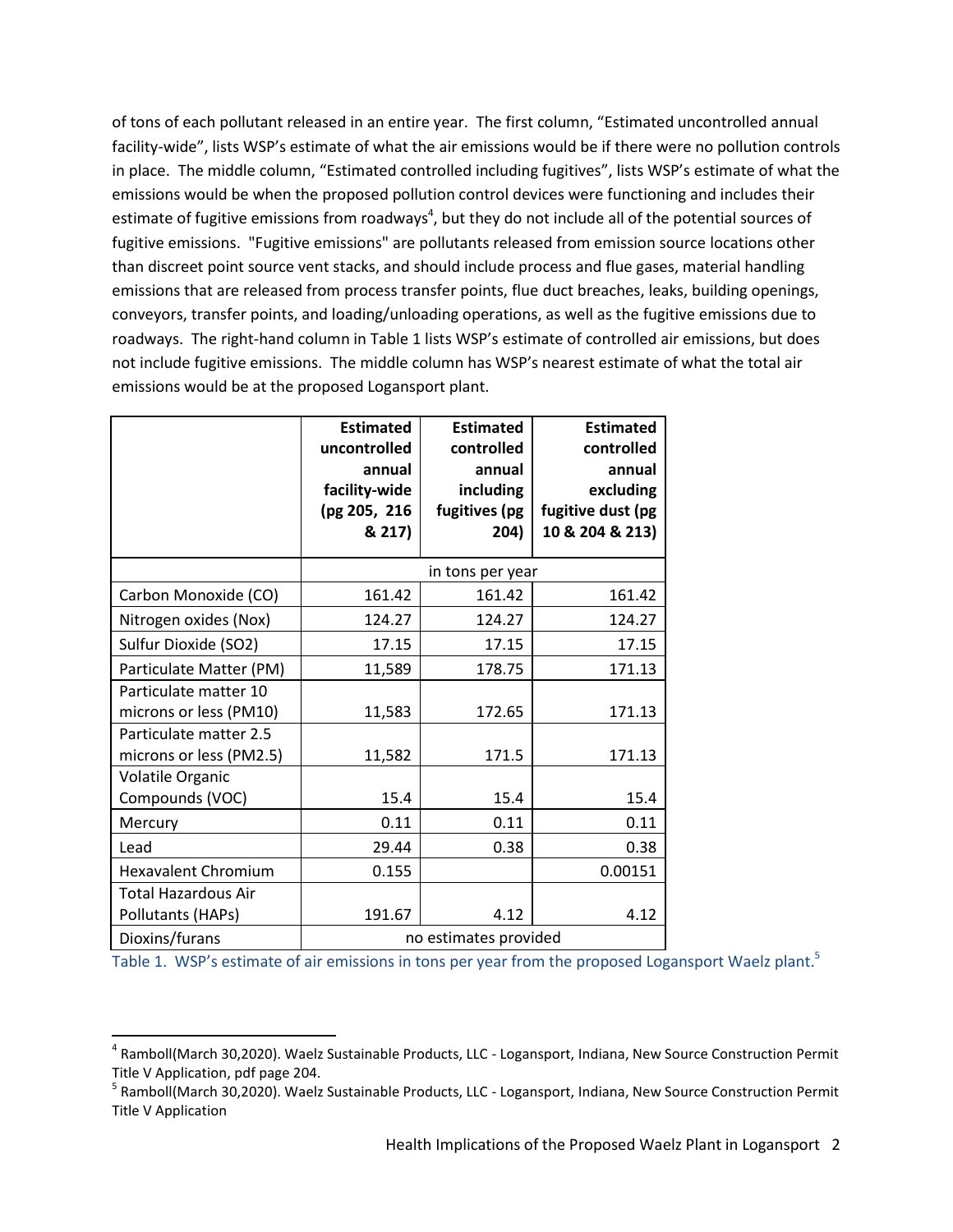The term, 'hazardous air pollutants' or HAPs, was created in the Clean Air Act. It refers to a list of 180 chemicals that Congress wrote into the law. Table 1 lists a few of the HAPs that would be emitted if the Logansport Waelz plant were built.

Table 1 shows which air pollutants WSP estimates would be captured by the proposed air pollution devices and which would not. The first column has emissions without control devices and the middle column has the emissions with control devices. Since the numbers in the 2 columns are the same for carbon monoxide, nitrogen oxides, sulfur dioxide, volatile organic compounds, and mercury, the WSP permit application is saying that those pollutants would not be controlled by the pollution control devices that they have proposed. The number of tons is lower in the middle column compared to the left-hand column for particulate matter, lead, and chromium, so those pollutants would be controlled. "Control" in this circumstance means reduction of an air emission; it does not mean complete elimination of that emission.

Dioxins and furans are a family of related chemicals that arise as a byproduct of high temperature processes, like processes in steel mills and Waelz kilns. They are known to be released from Waelz plants<sup>6</sup>, but they were not listed in the WSP air permit application.

The accuracy of WSP's air emission estimates for many of the pollutants is not known. The permit states that the estimates are based on stack tests from a similar facility, mass balance calculations, or laboratory analyses of the dust metal content<sup>7</sup> depending on the pollutant. There are stack test documents included in the permit application which show results on some of the pollutants: particulate matter, lead, nitrogen oxides, carbon monoxide, and sulfur dioxide. The documentation in the permit on mass balance is sparse, and the application does not specifically address air pollutants that would come from the coal or coke used in the kilns. Greenhouse gases and some hazardous air pollutants that would be expected from a Waelz facility are not listed in the permit application at all.

## **Health Implications**

 $\overline{a}$ 

This paper lists some of the pollutants that would be released to the air if the Logansport WSP Waelz plant were built along with the ways those pollutants can impact human health. The degree to which the WSP emissions would increase health risks (i.e. a full risk assessment) is beyond the scope of this paper. As of the date of this writing, WSP has not provided an environmental health risk assessment, air quality predictive modeling, or an air quality impact review to help document the impact of its air emissions.

<sup>6</sup> Hung, P.C. et al (2012) Characteristics of dioxin emissions from a Waelz plant with acid and basic kiln mode. *J Hazard Mater,* 201, 229-235. <https://www.ncbi.nlm.nih.gov/pubmed/22178278>

 $^7$  Ramboll(March 30,2020). Waelz Sustainable Products, LLC - Logansport, Indiana, New Source Construction Permit Title V Application, pdf page 8.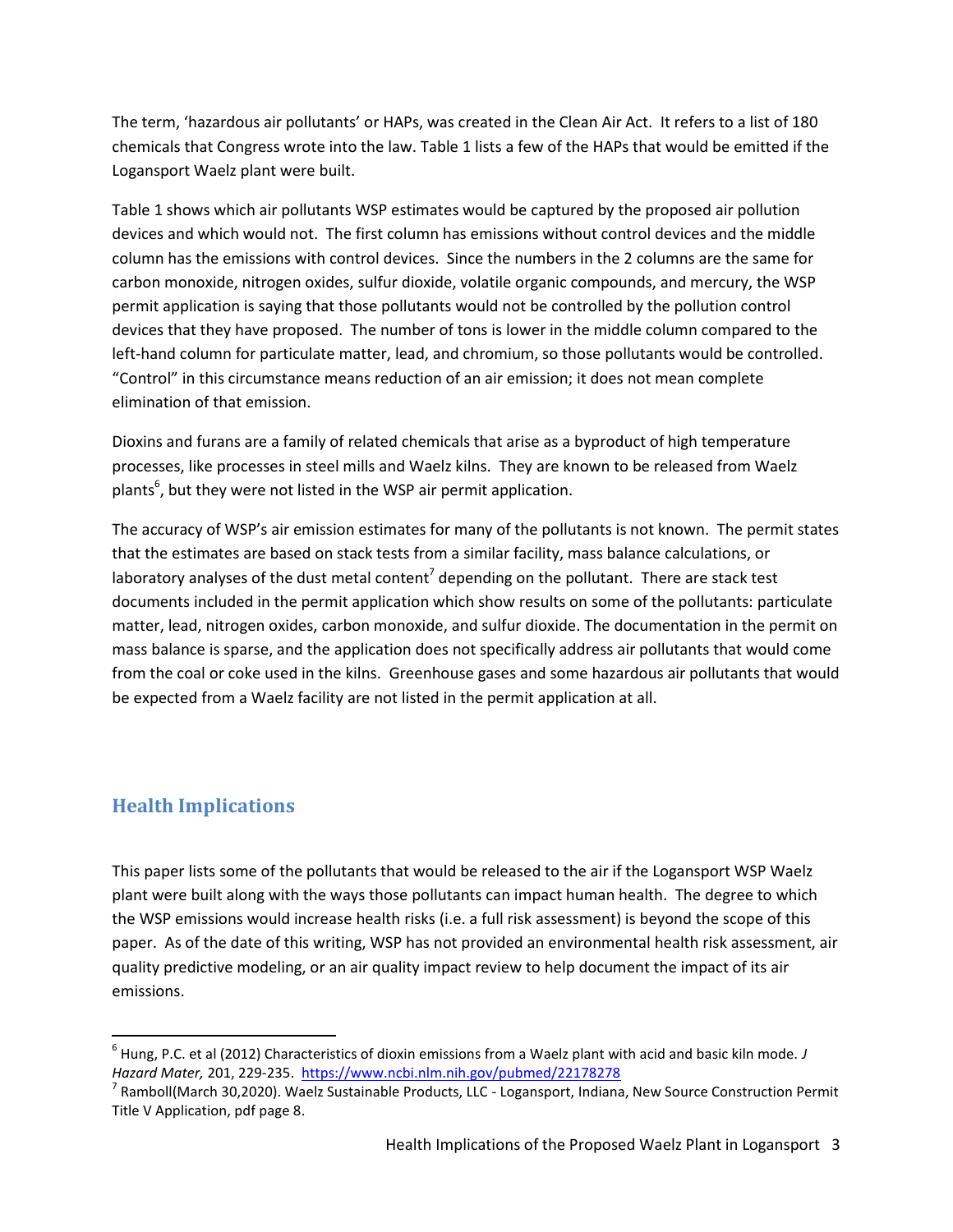Table 2 gives a summary of potential health impacts from some of the pollutants WSP proposes to release into the air. These are not the health effects that occur with acute, high dose exposures to these pollutants. The table lists effects that have been documented when there is human exposure to low doses over months to years. In some cases, the best evidence of likely effects comes from toxicological studies on animals. While the table gives an overview, additional details on each pollutant are provided in the pages that follow.

|                            | Health risks from chronic exposure <sup>8</sup>                               |
|----------------------------|-------------------------------------------------------------------------------|
|                            | fatigue; headache; dizziness; exacerbation of respiratory and cardiovascular  |
| Carbon Monoxide (CO)       | diseases; reduced exercise endurance                                          |
|                            | decreased lung function; increased risk of lung infection; eye, nose, and     |
| Nitrogen oxides (Nox)      | throat irritation                                                             |
| Sulfur Dioxide (SO2)       | lung impairment; respiratory symptoms                                         |
|                            | respiratory symptoms; a decline in lung function; exacerbation of respiratory |
| Particulate Matter (PM)    | and cardiovascular disease; mortality                                         |
| Volatile Organic           | depends on specific compounds but can include cancer; lung irritation;        |
| Compounds (VOC)            | nausea                                                                        |
|                            | Children: decreased memory, attention, and language skills                    |
| Mercury                    | Adults: decreased coordination, decreased visual sensitivity                  |
|                            | Children: lower IQ, behavior and mental health problems, immune system        |
|                            | changes, anemia                                                               |
| Lead                       | Adults: high blood pressure, reduced male fertility, anemia                   |
|                            | Inhalation: nasal mucosa ulceration; perforation of the nasal septum;         |
|                            | respiratory irritation; lung cancer                                           |
| <b>Hexavalent Chromium</b> | Ingestion: gastritis; stomach ulcer; lower sperm count                        |
| Dioxins/furans             | cancer; interfere with reproduction; weaken the immune system                 |

Table 2. Potential health impacts known to be associated with chronic exposure to air pollutants.

It is worth noting here, that in general, children and unborn children are at higher risk from environmental exposures. This is because their bodies are still growing and developing, and the carefully orchestrated process of development can be disrupted by exposures to chemicals, including air pollutants. It is also because children breath more air, eat more food, and drink more water per pound of body weight than adults, so they take in more of whatever pollutants are present relative to their size. Finally, children are more likely than adults to accidentally ingest dust and soil, so they take in more pollutants that occur in dust and soil. Exposures to pollutants in air, water, food, dust, or soil can lead to health effects during childhood as well as lasting or even life-long effects<sup>9</sup>.

 $\overline{a}$ 

 $^8$ Adapted from Environmental Health from Global to Local, 3<sup>rd</sup> edition (2016) edited by H. Frumkin. John Wiley & Sons, Inc. pg 462 and from Toxicological Profiles by the US Agency for Toxic Substance and Disease Registry. <sup>9</sup> Etzel, RA, and PJ Landrigan (2014). Chapter 2, Children's Exquisite Vulnerability to Environmental Exposures. In Textbook of Children's Environmental Health , edited by Landrigan and Etzel. Oxford University Press.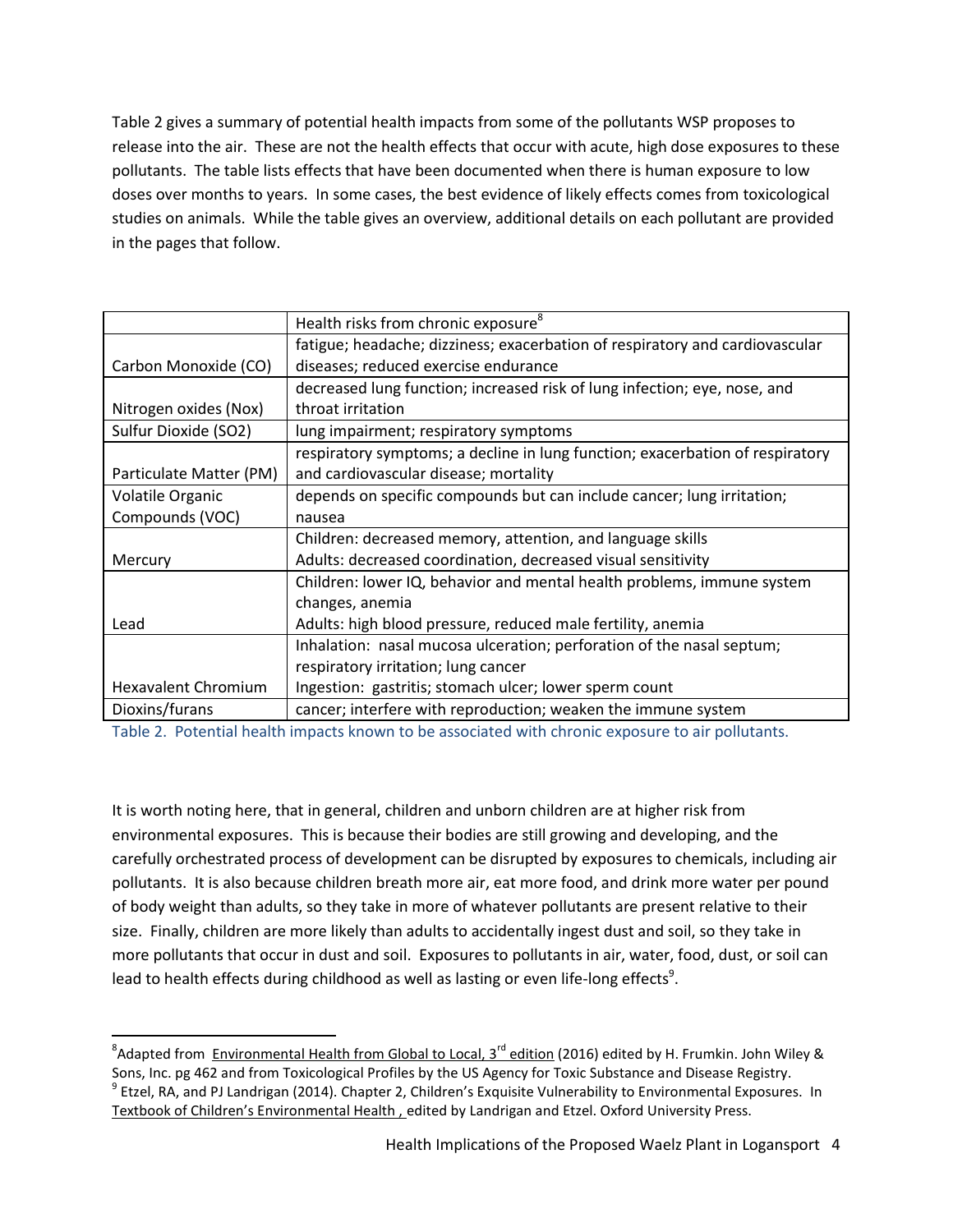#### **Carbon Monoxide**

WSP estimates total facility-wide carbon monoxide emissions of 161.42 tons per year. To give perspective, that quantity can be compared to the amount released from vehicles. In 2017, which is the most recent year with data available, there were 272,480,899 highway vehicles in the US<sup>10</sup> and they released a total of 19,513,000 tons of carbon monoxide<sup>11</sup>. This means that highway vehicles in the US emitted an average of 0.0716 tons each over the course of the year. WSP's estimate of 161.42 tons of carbon monoxide in one year is the equivalent of a year's worth of driving for 2,254 vehicles.

The carbon monoxide levels people are exposed to in Logansport would likely be increased by the proposed Waelz plant, though quantifying the increase would require modeling that is beyond the scope of this report. Measured carbon monoxide levels are known to be increased near sources, like the Waelz plant, particularly during periods when the wind is still. The average carbon monoxide level for North America is 0.12 parts per million by volume or ppmv. Areas with dense traffic or industrial sources can reach 5 ppmv of carbon monoxide $^{12}$ .

The current carbon monoxide levels in Logansport and Cass County are not measured and are therefore unknown. The state's closest carbon monoxide monitor is in Indianapolis $^{13}$ . The amount released from WSP would add to carbon monoxide from the traffic and industries that are already present.

Carbon monoxide acts on the body by blocking oxygen transport in the blood. High doses are fatal. At levels of just 0.5 to 10 ppmv in the air, it exacerbates respiratory and cardiovascular diseases, and in healthy people, it decreases exercise endurance. People with asthma or chronic bronchitis could experience more difficulty breathing. Carbon monoxide increases the risk of arrhythmias in people with cardiac disease<sup>14</sup>.

#### **Particulate Matter**

 $\overline{\phantom{a}}$ 

WSP estimates total facility-wide emissions of 178.75 tons of particulate matter, 172.65 tons of particulate matter up to 10 microns in size (PM 10), and 171.5 tons of particulate matter up to 2.5 microns in size (PM 2.5) per year. Though they are listed separately with different amounts, there is a footnote to the emissions table on pdf page 10 of the permit application indicating that 171.13 tons per

<sup>&</sup>lt;sup>10</sup> US Department of Transportation, Bureau of Transportation Statistics. [https://www.bts.gov/content/number-us](https://www.bts.gov/content/number-us-aircraft-vehicles-vessels-and-other-conveyances)[aircraft-vehicles-vessels-and-other-conveyances](https://www.bts.gov/content/number-us-aircraft-vehicles-vessels-and-other-conveyances)

<sup>&</sup>lt;sup>11</sup> US Environmental Protection Agency, Air Emissions Inventories. [https://www.epa.gov/air-emissions](https://www.epa.gov/air-emissions-inventories/air-pollutant-emissions-trends-data)[inventories/air-pollutant-emissions-trends-data](https://www.epa.gov/air-emissions-inventories/air-pollutant-emissions-trends-data)

 $^{12}$  Agency for Toxic Substances and Disease Registry (ATSDR). 2012. Toxicological profile for Carbon Monoxide. Atlanta, GA: U.S. Department of Health and Human Services, Public Health Service.

<sup>&</sup>lt;sup>13</sup> Indiana Department of Environmental Management. Carbon Monoxide Data Map. [https://www.in.gov/idem/airquality/pages/monitoring\\_data/co.html](https://www.in.gov/idem/airquality/pages/monitoring_data/co.html)

 $\frac{14}{14}$  Agency for Toxic Substances and Disease Registry (ATSDR). 2012. Toxicological profile for Carbon Monoxide. Atlanta, GA: U.S. Department of Health and Human Services, Public Health Service. Chapter 2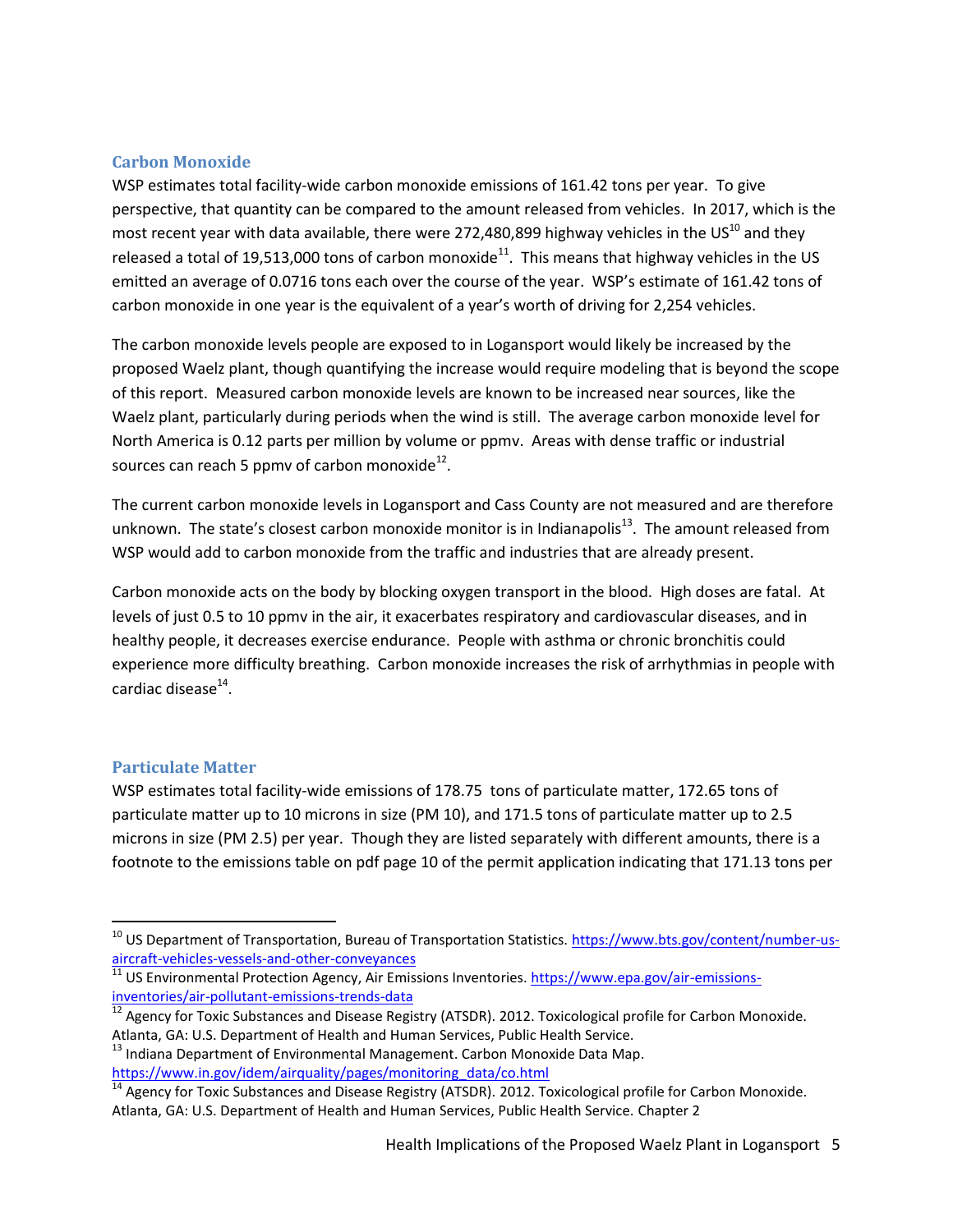year represents "total PM emissions", so the amounts of the different types of particulate matter may not be additive.

To put the amount in perspective, the WSP estimated emissions of 171.5 tons of fine particulate matter (PM 2.5) exceeds the reported PM 2.5 emissions from Essroc Cement Corp in Cass County, which were 137 tons in 2017<sup>15</sup>. Releasing 171 tons per year of PM 2.5 from WSP will add to the emissions that are already present and raise PM 2.5 levels in Cass County.

Particulate matter air pollution affects the lungs in both adults and children. In children, higher levels of particulate matter exacerbate asthma and increase the risk of bronchitis<sup>16, 17</sup>. They also affect the development of children's lungs. Children living in areas with lower levels of particulate air pollution have better lung growth and improved lung function as they grow up compared to children exposed to higher levels<sup>18</sup>. Particulate matter exacerbates asthma, and there is evidence that it can contribute to people developing asthma and other allergic disorders<sup>19</sup>.

Fine particulate matter, 2.5 microns or less in size (PM 2.5), is linked to cardiovascular disease and mortality. A study of people in Indianapolis who suffered cardiac arrest, found that there was an increased risk for cardiac arrest when PM 2.5 air levels were higher $^{20}$ . After examining data from many such studies covering tens of thousands of patients, the American Heart Association concluded that higher exposure to PM 2.5 over hours to days increases the risk of both fatal and nonfatal cardiovascular events, like heart attacks<sup>21</sup>. Long-term exposure to higher PM 2.5 levels reduces life expectancy in the exposed population. Areas that have reduced their PM 2.5 levels have seen reductions in cardiovascular deaths $^{22, 23}$ .

Fine particulate matter (PM 2.5) is also associated with detrimental effects during pregnancy. These particles are small enough to be inhaled into the small air sacks in the lungs (alveoli) and from there they get absorbed into the blood stream. This is how they can affect parts of the body other than the lungs

 $\overline{\phantom{a}}$ 

<sup>&</sup>lt;sup>15</sup> US Environmental Protection Agency. Air Pollutant Report for Essroc Cement Corp [https://echo.epa.gov/air](https://echo.epa.gov/air-pollutant-report?fid=110000401459)[pollutant-report?fid=110000401459](https://echo.epa.gov/air-pollutant-report?fid=110000401459)

<sup>16</sup> Schwartz, J. (2004). Air Pollution and Children's Health. *Pediatrics* 113:1037 - 1043.

<sup>&</sup>lt;sup>17</sup> Berhane, K. et al. (2016). Association of changes in Air Quality with Bronchitic Symptoms in Children in California, 1993-2012. *J Amer Med Assoc* 315:1491-1501.

<sup>18</sup> Gauderman, WJ et al.(2015). Association of Improved Air Quality with Lung Development in Children. *New Eng J Med* 372:905-1013.

<sup>&</sup>lt;sup>19</sup> Sompornrattanaphan, M. et al. (2020). The Contribution of Particulate Matter to Respiratory Allergy [Review]. *Asian Pacific J Allergy & Immunology* 38:19-28.

<sup>&</sup>lt;sup>20</sup> Rosenthal, F, JP Carney, and ML Olinger (2008). Out-of-hospital Cardiac Arrest and Airborne Fine Particulate Matter: A case-crossover analysis of emergency medical services data in Indianapolis, IN. *Env Health Perspect*  116:631-636.

<sup>&</sup>lt;sup>21</sup> Brook, RD, et al. (2010). Particulate Matter Air Pollution and Cardiovascular Disease: An update to the scientific statement from the American Heart Association. *Circulation* 121:2331-2378.  $22$  Ibid.

<sup>&</sup>lt;sup>23</sup> Combes, A. & G. Franchineau (2019). Fine Particle Environmental Pollution and Cardiovascular Diseases [Review]. *Metab: Clinical & Experimental* 100S:153944, 2019 11.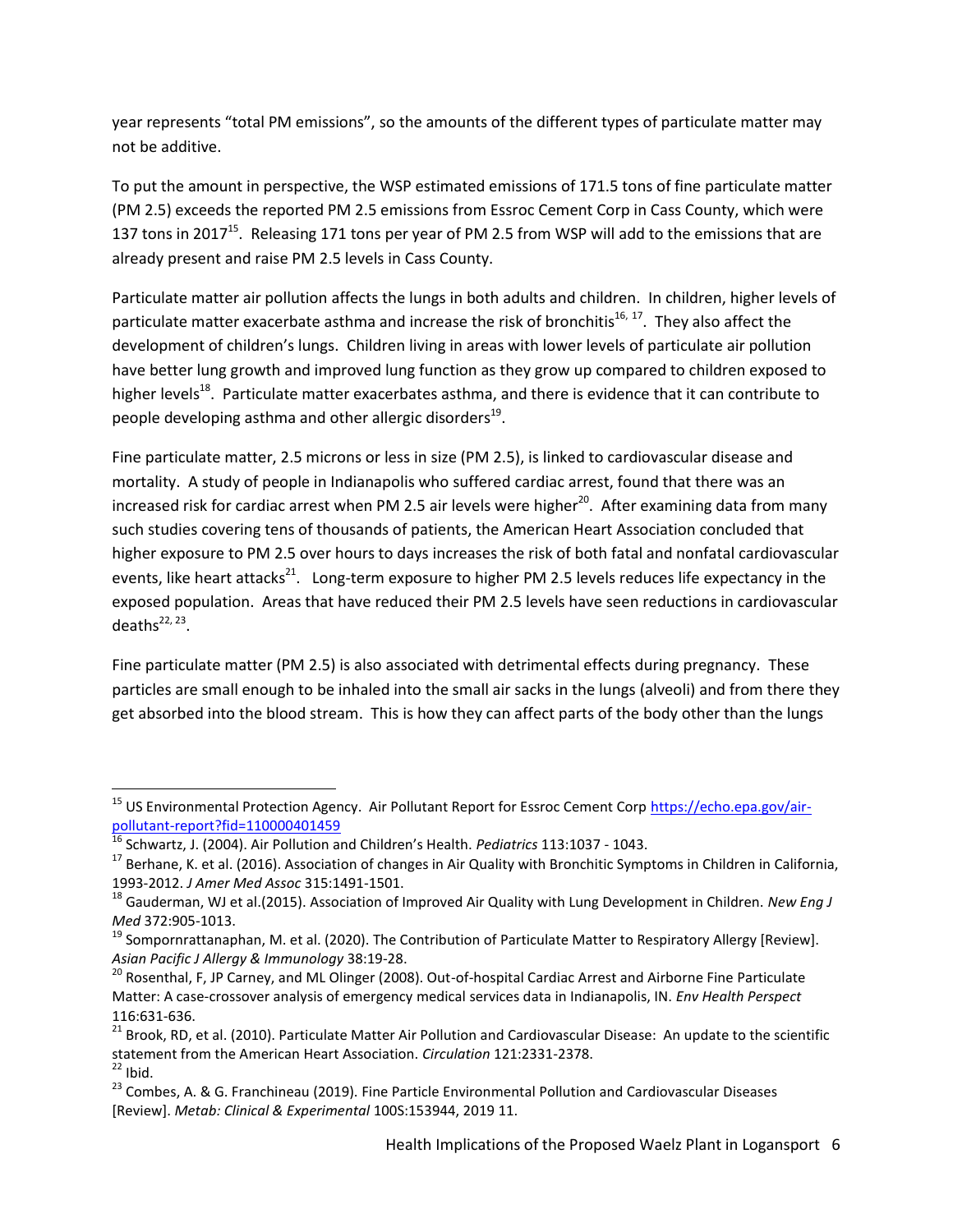and potentially reach the unborn child. A study in Ohio found that higher PM 2.5 exposure for a pregnant woman increased the risk that her baby would be born prematurely<sup>24</sup>.

### **Lead**

l

Lead air emissions enter the body either through inhalation into the lungs or because the lead settles out of the air onto crops, soil, and other surfaces and is accidentally ingested. If lead settles on crops, people might eat it. If it settles on soil or surfaces, it becomes part of the dust which gets on people's hands or dishes where it can be consumed. The EPA estimates that adults accidentally eat 100 milligrams of dust every day and children accidentally eat 200 milligrams<sup>25</sup>.

| Children <sup>26</sup> | <b>Nervous system</b>                       |  |  |  |  |
|------------------------|---------------------------------------------|--|--|--|--|
|                        | Lower IQ                                    |  |  |  |  |
|                        | <b>Attention deficits</b>                   |  |  |  |  |
|                        | Hyperactivity                               |  |  |  |  |
|                        | Poor impulse control                        |  |  |  |  |
|                        | Higher risk criminal behavior later in life |  |  |  |  |
|                        | Depression                                  |  |  |  |  |
|                        | Anxiety                                     |  |  |  |  |
|                        | Hearing damage                              |  |  |  |  |
|                        | Reduced coordination                        |  |  |  |  |
|                        | Immune system                               |  |  |  |  |
|                        | Possible increase in allergies              |  |  |  |  |
|                        | Decreased resistance to infection           |  |  |  |  |
|                        | Hematologic                                 |  |  |  |  |
|                        | Anemia                                      |  |  |  |  |
|                        | <b>Reproductive system</b>                  |  |  |  |  |
|                        | Delayed puberty                             |  |  |  |  |
| <b>Adults</b>          | Cardiovascular system                       |  |  |  |  |
|                        | Hypertension                                |  |  |  |  |
|                        | Risk of heart attack                        |  |  |  |  |
|                        | <b>Reproductive system</b>                  |  |  |  |  |
|                        | Reduced male fertility                      |  |  |  |  |
|                        | Hematologic                                 |  |  |  |  |
|                        | Anemia                                      |  |  |  |  |

Table 3. Health effects that are associated with lead. From the EPA's Integrated Science Assessment for Lead (2013).

Lead is toxic to the human body and its toxicity is well established. The first cases of lead poisoning due to lead paint were more than 100 years  $ago^{27}$ . Its toxicity happens at the cellular level where it alters ion

<sup>&</sup>lt;sup>24</sup> DeFranco, E. et al.(2016). Exposure to Airborne Particulate Matter During Pregnancy is Associated with preterm birth: A population-based cohort study. *Env Health* 15:6.

<sup>&</sup>lt;sup>25</sup> US Environmental Protection Agency Standard Default Exposure Factors.

<sup>&</sup>lt;sup>26</sup> Table of health effects was derived from EPA's Integrated Science Assessment for Lead

<sup>&</sup>lt;sup>27</sup> Landrigan, P.J. and Etzel, R.A. (2014). Textbook of Children's Environmental Health. Oxford University Press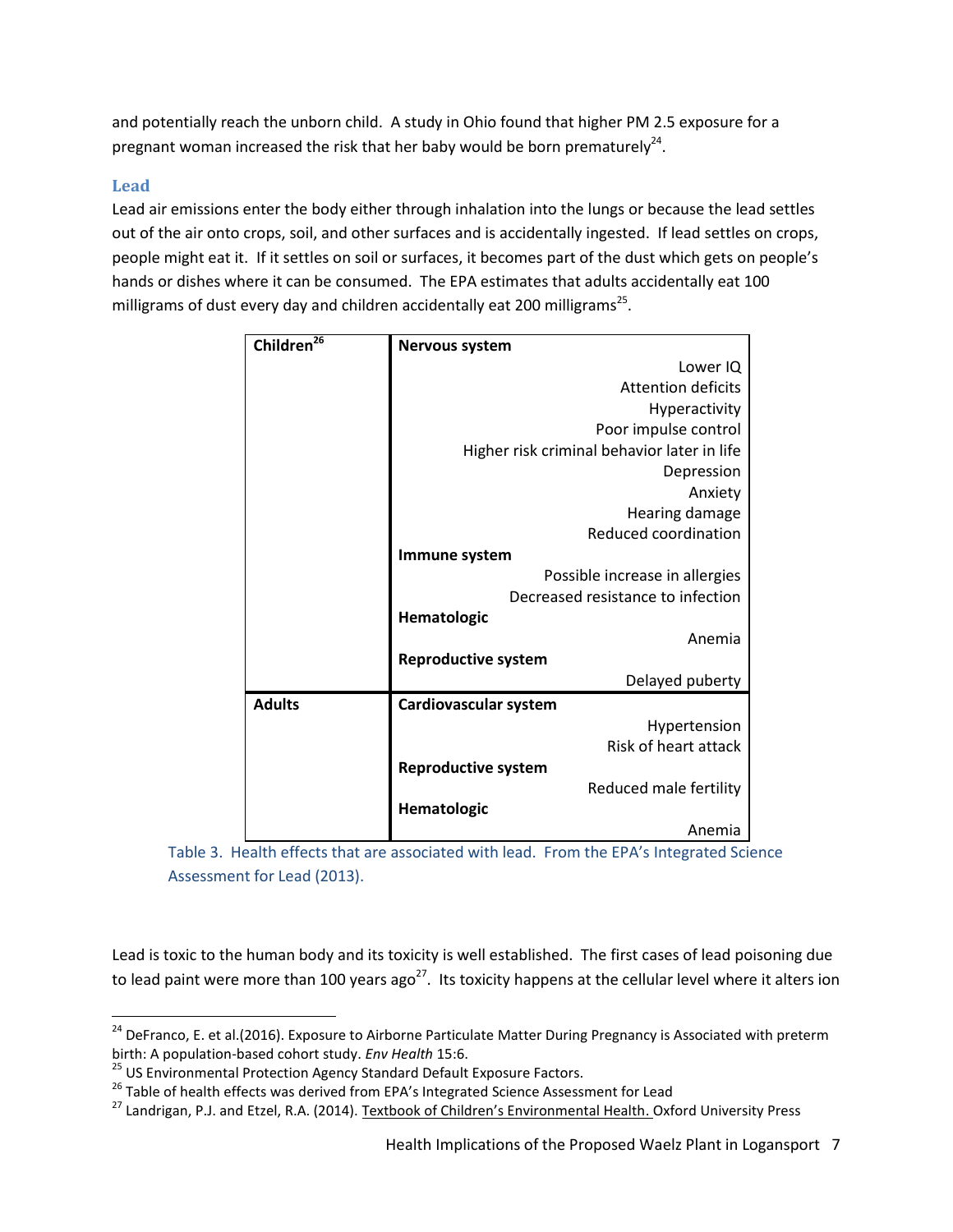status and binds proteins which damages and sometimes kills the cell<sup>28</sup>. These cellular changes cause a number of health effects most of which cannot be reversed. At high levels, lead is lethal. At low levels, it has permanent effects, particularly for the unborn or young child, as listed in Table 3.

The amount of lead required to affect a child is tiny. The US Centers for Disease Control recommends taking action if a child has 5 micrograms of lead or more per deciliter of blood. This is a very, very small amount of lead. It takes 28,350,000 micrograms to make just one ounce.

Children living in areas with lead contaminated soil have an increased risk of lead poisoning, and the higher the lead in the soil, the higher the risk<sup>29, 30</sup>.

Waelz Sustainable Products requested a permit limit of 1,000 pounds of lead in their air emissions per year ("<0.5 tons"). Their air permit application states that the facility would have a potential to emit 760 pounds per year. In 2019, the lead emissions from the Waelz plant in Alabama were measured at 0.076 pounds of lead per hour<sup>31</sup>. If the emissions remained the same for a whole year, that would mean a total of 665.8 pounds per year or 0.33 tons per year, which is very similar to the Logansport WSP estimate.

Lead tends to settle out of the air in the first few miles<sup>32, 33</sup>, and lead is a forever pollutant, meaning that doesn't break down over time. If 1000 pounds were emitted this year and again next year and the next, the lead would accumulate and the soil nearby would get increasingly contaminated. This accumulation effect has been documented many times in the soil near lead smelters<sup>34</sup>.

Better control of lead emissions is possible. For comparison, the Exide lead smelter in Muncie used to have air emissions of up to 1700 pounds per year<sup>35</sup>. After a 2013 EPA enforcement action<sup>36, 37</sup>, Exide brought additional pollution controls online and reduced their annual lead emissions to about 250 pounds per year. The Quemetco lead smelter in Indianapolis uses an additional pollution control device

l

<sup>&</sup>lt;sup>28</sup> Klaassen, C.D.(2008). <u>Toxicology: The Basic Science of Poisons</u>

<sup>&</sup>lt;sup>29</sup>Landrigan, P.J. and Etzel, R.A. (2014). Textbook of Children's Environmental Health, Oxford University Press. page 267 - 268

<sup>&</sup>lt;sup>30</sup> Morrison, D, et al.(2012). Spatial relationships between lead sources and children's blood lead levels in the urban center of Indianapolis (USA). *Env Geochem Health,* DOI 10.1007/s10653-012-9474-y

<sup>&</sup>lt;sup>31</sup> Steel Dust Recycling (April 22, 2019). Facility No.408-0010 Stack Compliance Test Results for -x002, x004, x006 Waelz Kiln with Baghouse.

<sup>32</sup> Sullivan, M. (2014). Tainted Earth: Smelters, Public Health, and the Environment. Rutgers University Press

<sup>&</sup>lt;sup>33</sup> Ketterer, M.E. (2006). The ASARCO El Paso Smelter: A source of local contamination of soils in El Paso (Texas), Ciudad Juarez (Chihuahua, Mexico), and Anapra (New Mexico), Summary Report.

<sup>&</sup>lt;sup>34</sup> Sullivan, M. (2014). Tainted Earth: Smelters, Public Health, and the Environment. Rutgers University Press. <sup>35</sup> US Toxics Release Inventory

<sup>&</sup>lt;sup>36</sup> United States of America and the State of Indiana v. Exide Technologies, Civil Action No. 15-cv-433, Complaint https://www.justice.gov/sites/default/files/enrd/legacy/2015/04/13/Exide\_COMPLAINT.PDF

 $37$  United States and the State of Indiana v. Exide Technologies, Consent Decree,

https://www.justice.gov/sites/default/files/enrd/legacy/2015/04/13/Exide\_Consent\_Decree.PDF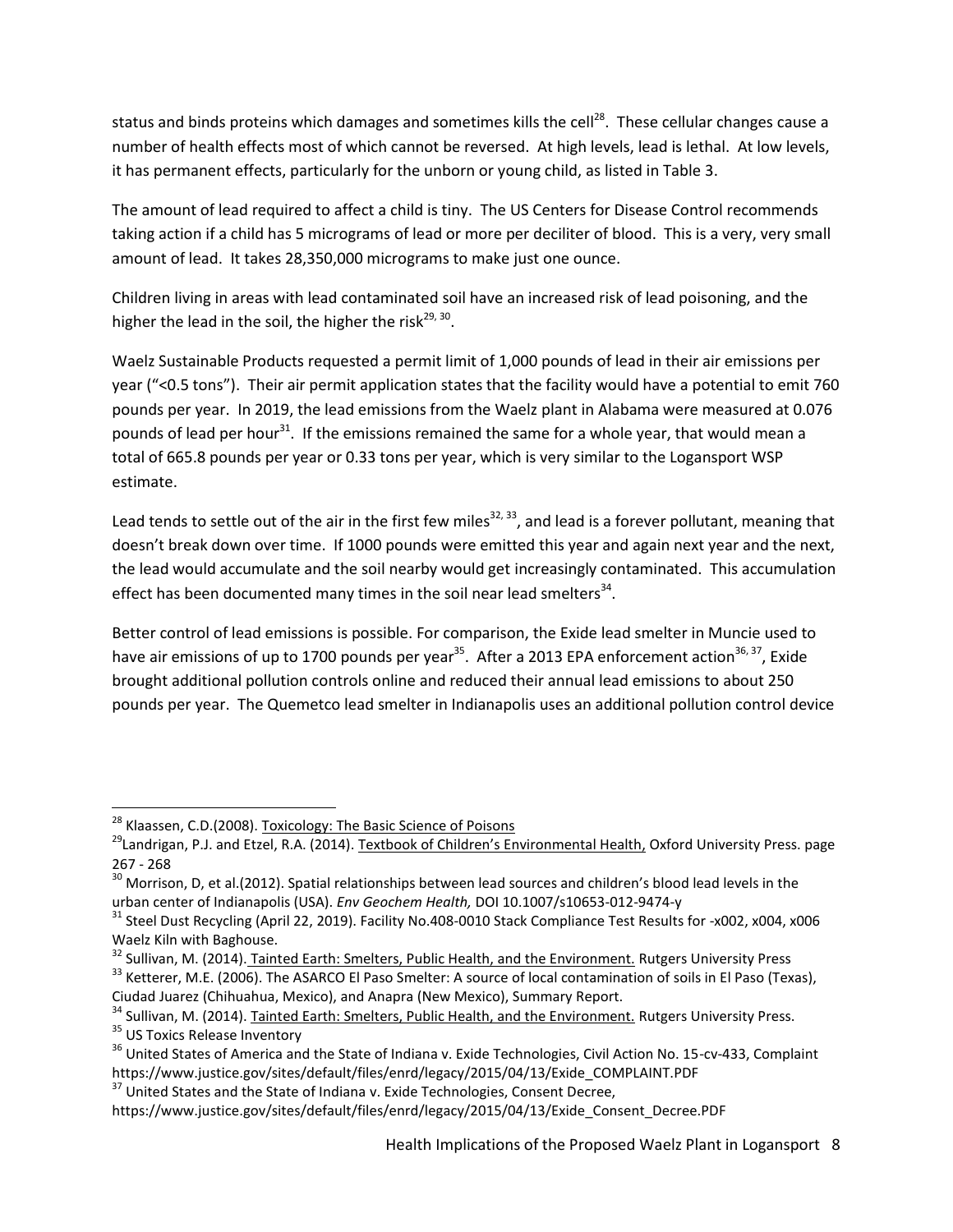called a "wet electrostatic precipitator" or WESP<sup>38</sup>, and their air emissions of lead for 2018 were just 11 pounds for the whole year<sup>39</sup>.

The US EPA has regulated air emissions of lead under the Clean Air Act since the early 1970s. The Clean Air Act has significantly decreased lead in US air, but it has limits. For example, during settlement of the EPA enforcement action against the Exide secondary lead smelter in Muncie, IN, the Hoosier Environmental Council was part of a coalition that formally requested that Exide be required to install a wet electrostatic precipitator to get the tightest possible control of their lead emissions<sup>40</sup>. The request was denied because it went beyond what was required under the Clean Air Act<sup>41</sup>.

As medical science has better defined lead's effects on the body, there has been a call from the public health community to strengthen the Clean Air Act when it comes to lead. In 2008 the EPA's Children's Health Protection Advisory Committee recommended lowering the National Ambient Air Quality Standard (NAAQS) for lead from 0.15 to 0.02 micrograms per cubic meter (ug/m<sup>3</sup>), nearly a 10-fold reduction<sup>42</sup>. As of this writing, the EPA has not made that change.

There are some very good people working at the Indiana Department of Environmental Management (IDEM) who do all that they can to protect Indiana's environment. However, because of policies from the Indiana legislature<sup>43</sup> and the Governor's office, IDEM does what is required under the federal Clean Air Act, but no more. IDEM is unlikely to write an air permit for the Waelz plant in Logansport that goes beyond the Clean Air Act requirements.

#### **Mercury**

The estimate of mercury emissions in WSP's 2019 air permit application for Logansport is questionable. The application lists an estimated 0.11 tons per year of mercury emissions (220 lbs), but their application for Muncie stated a potential to emit of 1,540 pounds of mercury per year<sup>44</sup>, 700% more, even though the Muncie and Logansport facilities would have been close to the same size. In Muncie WSP proposed processing 360,000 tons of EAF dust per year, and in Logansport they proposed processing 319,110 tons. Similarly, Waelz's sister facility, Steel Dust Recycling in Alabama, reported

 $\overline{a}$ 

<sup>&</sup>lt;sup>38</sup> <http://quemetco.com/wesp/>

<sup>&</sup>lt;sup>39</sup> US Toxics Release Inventory

<sup>&</sup>lt;sup>40</sup> (April 20, 2015) Letter to Assistant Attorney General, Environment and Natural Resources Division, US Department of Justice concerning United States and the State of Indiana v. Exide Technologies, D.J. Ref. No. 90-5-

<sup>2-1-11003.</sup>

<sup>&</sup>lt;sup>41</sup> (Sept 24, 2015) United States' Brief in Support of Motion to Enter Consent Decree in the case of US and State of Indiana v. Exide Technologies, Civil Action No. 1:15-cv-00433-TWP-TAB

<sup>&</sup>lt;sup>42</sup> Children's Health Protection Advisory Committee (June 16, 2008). Letter to EPA Administrator Stephen L. Johnson. https://www.epa.gov/sites/production/files/2014-05/documents/61608.pdf

<sup>43</sup>https://www.indianahouserepublicans.com/news/press-releases/wolkins-no-more-stringent-than-bill-will-belaw-after-veto-override/

<sup>&</sup>lt;sup>44</sup> Ramboll (April 10, 2019). Waelz Sustainable Products, LLC - Muncie, Indiana, New Source Construction Permit Title V Application.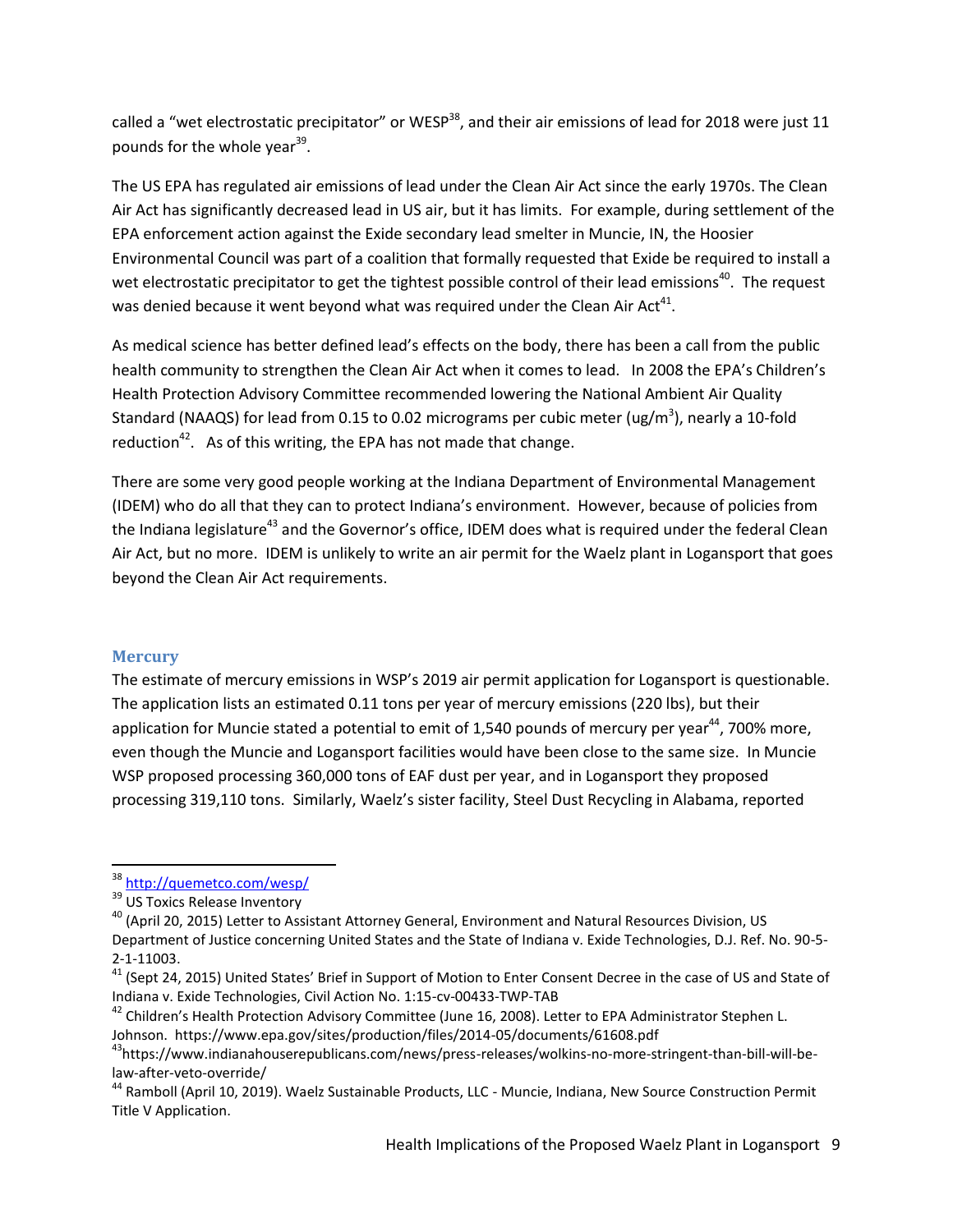mercury emissions for 2018 of 1,328 pounds<sup>45</sup> while processing 350,000 tons of EAF dust. These data suggest that the WSP would have more than 220 pounds of mercury emissions per year, if it is built.

WSP is not proposing any pollution controls in Logansport that are designed to control mercury emissions. In fact, the air permit application lists mercury emissions as 0.11 tons per year without controls (page 205) and 0.11 tons per year with controls (page 204), so WSP admits that their pollution controls will not reduce mercury emissions. Yet, the Logansport application claims it will emit only 14% as much mercury as it would have in Muncie, even though the Logansport proposal would process nearly as much material (88.6% as much EAF dust as the Muncie proposal)<sup>46</sup>.

There have been extensive studies of where mercury lands after it is released into the air<sup>47, 48, 49</sup>. The studies show that a significant portion of it lands near where it was released. Exactly how much depends on a number of factors like what form the mercury is in when it is released, how tall the smoke stack is, and the local weather. It is safe to say that the mercury from the Waelz plant proposed for Logansport would contribute to increased mercury in soil and water in Cass County and more widely in Indiana and the Northeastern United States.

After mercury lands on soil or water, microbes convert it to an organic form called methylmercury. Methylmercury accumulates up the food chain as larger organisms eat the bacteria and then even larger organisms eat them<sup>50</sup>. People are most often exposed to mercury by eating fish, especially fish that are the top predators in their food chain. That is true of both fish caught in streams and lakes and fish caught in the ocean.

Indiana has Fish Consumption Advisories that let anglers know how much fish is safe to eat based on how much mercury or PCBs are found in particular species of fish<sup>51</sup>.

Studies have shown that local pollution sources affect local fish. For example, in Florida over ten years as local mercury emissions were reduced by over 90%, the mercury in local fish declined 60% <sup>52</sup>. This local effect means some of the mercury from the Waelz plant would wind up in Indiana fish, including fish in the Eel and Wabash Rivers.

 $\overline{\phantom{a}}$ 

<sup>&</sup>lt;sup>45</sup> US Environmental Protection Agency, Toxics Release Inventory. Data downloaded April 5, 2020.

<sup>46</sup> Ramboll (April 10, 2019). Waelz Sustainable Products, LLC - Muncie, Indiana, New Source Construction Permit Title V Application.

<sup>&</sup>lt;sup>47</sup> Vanarsdale, A. et al. (2005). Patterns of mercury deposition and concentration in Northeastern North America (1996-2002). *Ecotoxicology,* 14, 37-52.

<sup>48</sup> Great Lakes Commission (2007). Mercury Deposition Monitoring in the Great Lakes States: Current activities and future directions.

<sup>&</sup>lt;sup>49</sup> Sullivan, T.M., et al. Brookhaven National Laboratory (2001). Assessing the mercury health risks associated with coal-fired power plants: Impacts of local depositions.

<sup>&</sup>lt;sup>50</sup> Agency for Toxic Substance and Disease Registry. ToxFags for Mercury.

https://www.atsdr.cdc.gov/toxfaqs/tf.asp?id=113&tid=24

<sup>51</sup> <https://www.in.gov/isdh/23650.htm>

 $52$  Florida Department of Environmental Protection (2002). Integrating atmospheric mercury deposition with aquatic cycling in South Florida.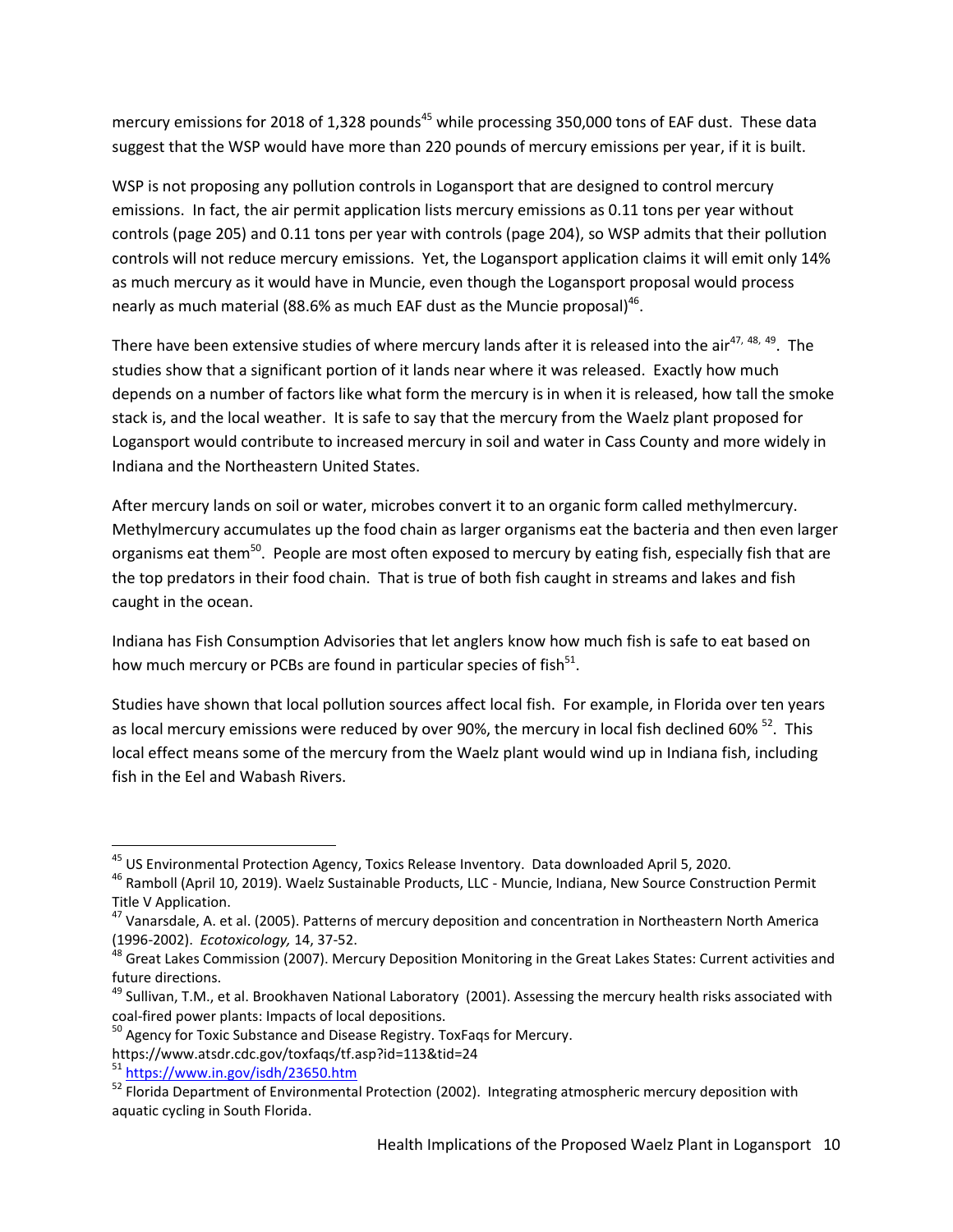Mercury in its elemental form is a health hazard when it is inhaled. It is uncertain how much of the Waelz mercury emissions would be in the elemental form. It is also uncertain how the Waelz emissions would disperse. Elemental mercury tends to stay in the air for months, so the wind can transport it far from where it was emitted, whereas the divalent and particle-bound forms settle to the ground much faster and therefore closer to the source that released them $^{53}$ .

Where ever the Waelz mercury emissions settle, they will contribute to a toxic pollution problem. Mercury is toxic to the brain in very small amounts. The adult lethal dose of methylmercury is just one gram, and it takes 454 grams to make one pound. The amount of methylmercury that produces nonlethal effects in humans is measured in micrograms. It takes one million micrograms to make a gram.

Low doses of mercury cause the following $54$ :

| In adults:   | decreased coordination, decreased visual sensitivity |
|--------------|------------------------------------------------------|
| In children: | decreased memory, attention, and language skills     |

A young child or unborn baby's developing brain is especially sensitive to mercury. There is no cure for mercury damage to the brain.

The National Academy of Sciences and the EPA carefully reviewed all of the health data on mercury and concluded that to protect her unborn children, a woman should have no more than 0.1 micrograms of methylmercury per kilogram of her body weight per day<sup>55</sup> during her reproductive years. For example, a woman who weighs 60 kilograms (132 pounds) should have no more than 6 micrograms of methylmercury per day. In 2005 the average mercury concentration in the bass tested by the state of Indiana was 276 micrograms of mercury for every kilogram of fish<sup>56</sup>. To stay within the safe level of mercury, a 60 kilogram woman should eat no more than three-quarters of an ounce of bass per day. If she eats bass once per week, then she could safely eat 5 ounces.

The US has been working hard since 1990 to reduce mercury emissions. In some locations where mercury sources were shut down or added pollution controls, mercury in the local fish has gone down. The proposed Waelz plant emissions would be a step backward.

### **Hexavalent Chromium**

 $\overline{\phantom{a}}$ 

WSP estimates emissions of only 0.0015 tons (3 pounds) of hexavalent chromium per year on page 213 of the air permit application, though there will be much more hexavalent chromium in its process. The

<sup>53</sup> Kim, MK and KD Zoh, (2012). Fate and transport of mercury in environmental media and human exposure. *J Prev Med Public Health,* 45:335-343.

<sup>&</sup>lt;sup>54</sup> US Environmental Protection Agency (2011). Technical Support Document: National-scale mercury risk

assessment supporting the appropriate and necessary finding for coal- and oil-fired electric generating units. <sup>55</sup> Committee on the Toxicological Effects of Methylmercury, Board on Environmental Studies and Toxicology,

National Research Council, National Academy of Sciences. (2000). Toxicological Effects of Methylmercury.

<sup>&</sup>lt;sup>56</sup> Data aquired by the author from the Indiana Department of Environmental Management in December 2008.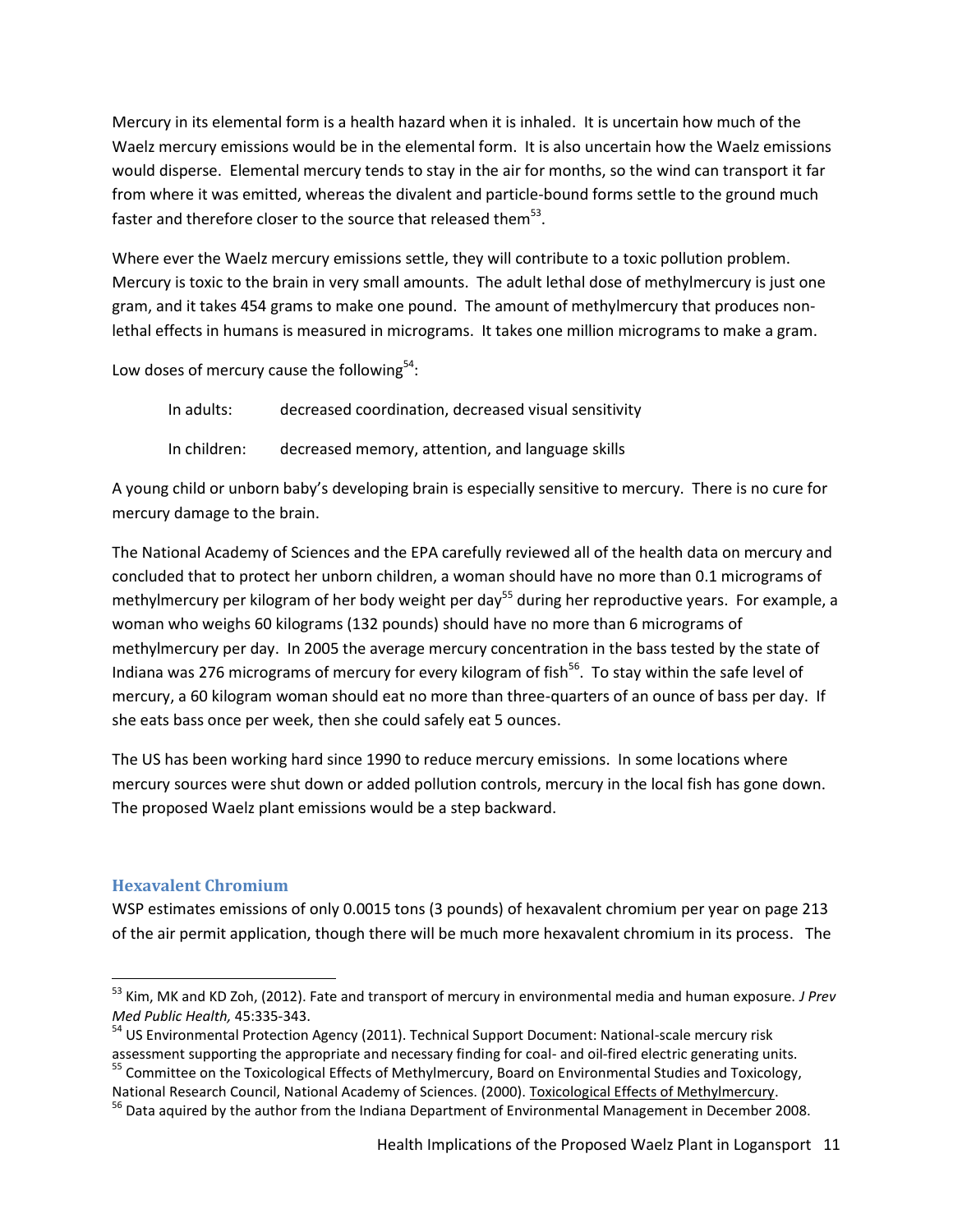permit application states that hexavalent chromium makes up 0.012% of EAF dust (page 211), which is the material entering the WSP plant. The plant will receive a total of 319,110 tons of EAF dust per year, and 0.012% of 319,110 tons is 38 tons of hexavalent chromium. The application states that the uncontrolled emissions would be 0.155 (page 216) and the controlled emissions would be 0.0015 tons per year (page 213), but does not explain what happens to the rest of the 38 tons that went into the plant. It could wind up in the products, Waelz zinc oxide and Waelz iron product, or it could be converted to another form of chromium. The application does not include that information. If it is converted to chromium III or chromium IV, those forms are essentially non-toxic.

While 3 pounds is a small quantity relative to the other pollutants, hexavalent chromium (or chromium VI) is included here because it is particularly toxic. Hexavalent chromium is a potent carcinogen, and inhalation can lead to lung cancer. It can also cause tissue damage where it comes in contact with the body. Chronic exposure to as little as 0.004 mg per cubic meter in the air causes ulceration of the nasal mucosa and perforation of the nasal septum. Workers exposed to more than 0.002 mg per cubic meter had decreased lung function during the work day and workers exposed to more than 0.01 mg per cubic meter had throat irritation and bronchitis. Ingestion of hexavalent chromium increases the risk of stomach cancer and causes irritation or ulceration of the lining of the stomach and intestines and lowers sperm counts<sup>57</sup>.

In animal studies, female ingestion of hexavalent chromium decreased the number of viable pregnancies, increased the number of miscarriages, and led to birth defects in the offspring. The daily doses given to the animals in these studies ranged from 6 to 52 milligrams per kilogram of the animal's body weight<sup>58</sup>, so they were given much more than people would be exposed to, except in the worst cases of drinking water contamination. Hexavalent chromium was the contaminant in drinking water that led to the famous lawsuit depicted in the movie *Erin Brockovich.*

Urban areas generally have 30 nanograms, which is the same as 0.00003 milligrams, per cubic meter of air or less. Chromium released to the air is estimated to stay in the air less than 10 days. It tends to settle out onto the ground.<sup>59</sup>

Workers at the proposed WSP plant in Logansport would have the greatest risk of exposure to the hexavalent chromium from the Waelz process, particularly workers exposed to the EAF dust. Risks to other workers would depend on where the hexavalent chromium winds up during the Waelz process.

 $\overline{a}$ 

<sup>&</sup>lt;sup>57</sup> US Agency for Toxic Substances and Disease Registry (2012). Toxicological Profile for Chromium. <https://www.atsdr.cdc.gov/toxprofiles/tp.asp?id=62&tid=17>chapters 2 & 3  $\frac{1}{58}$  Ibid.

<sup>&</sup>lt;sup>59</sup> US Agency for Toxic Substances and Disease Registry (2012). Toxicological Profile for Chromium. <https://www.atsdr.cdc.gov/toxprofiles/tp.asp?id=62&tid=17>chapter 6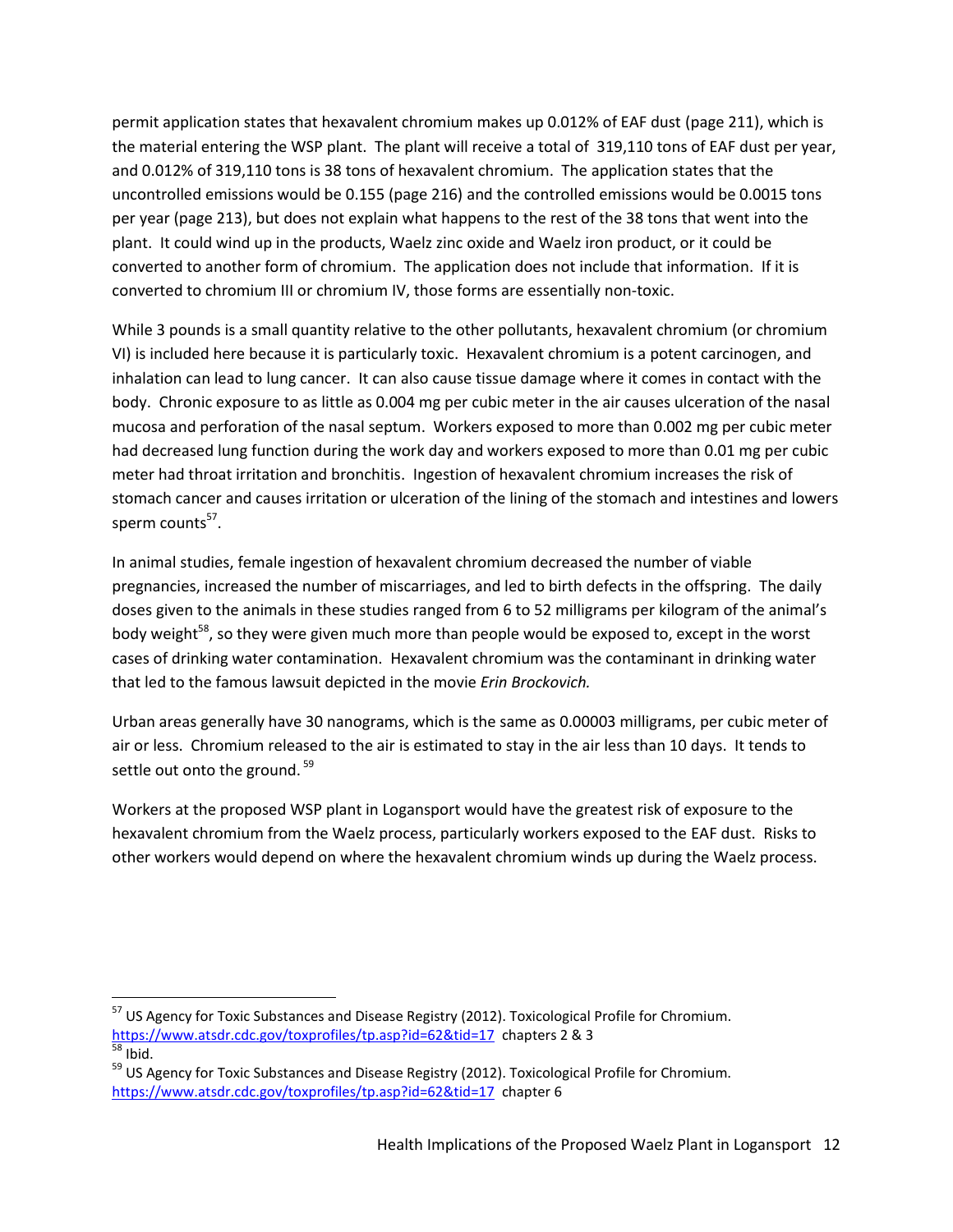### **Dioxins/Furans**

 $\overline{\phantom{a}}$ 

The Waelz process is known to release dioxins and furans to the air $^{60}$ , though they were not included in WSP's air permit application. Dioxins and furans are a family of chemical byproducts formed in high temperature processes. Some dioxins are considered carcinogens. Animal studies suggest that low dose exposure can interfere with reproduction and weaken the immune system $^{61}$ .

Where the dioxins and furans wound up after release from the proposed Logansport Waelz plant would depend on the height of the smoke stack and whether they were bound to particles. Studies of dioxin released from a Waelz plant in Taiwan, showed that people living closer to the plant had higher blood levels of dioxin<sup>62</sup>.

There have been a number of publications over the last 20 years about methods for controlling dioxin and furan emissions from Waelz facilities:

In 2000, a symposium on metal recycling included a report from Recytech in France on how a Waelz plant reduced dioxin emissions by 99% $^{63}$ .

In 2003, an article on reducing dioxin and furan emissions from Waelz facilities was published by a research team in Germany<sup>64</sup>.

In 2005, a Waelz facility used activated carbon injection to reduce the concentration of dioxin in its air emissions by more than 97%<sup>65</sup>.

Despite the 20-year old literature on controlling dioxin emissions from Waelz plants, WSP has not proposed controls for dioxin in its air permit application for Logansport.

<sup>60</sup> Hung, P.C. et al (2012) Characteristics of dioxin emissions from a Waelz plant with acid and basic kiln mode. *J Hazard Mater,* 201, 229-235. <https://www.ncbi.nlm.nih.gov/pubmed/22178278>

 $61$  Agency for Toxic Substance and Disease Registry. ToxFaqs for Chlorinated Dibenzo-p-dioxins. https://www.atsdr.cdc.gov/toxfaqs/tf.asp?id=363&tid=63

<sup>62</sup> Tsai, Y. et al. (2014). Health risk from exposure to PCDD/Fs from a Waelz plant in central Taiwan. *Aerosol and Air Quality Research,* 14:1310-1319.

<sup>&</sup>lt;sup>63</sup> Mager, K. And Meurer, U. (2000). Recovery of zinc oxide from secondary raw materials. Chapter in Fourth Internation Symposium on Recycling of Metals and Engineered Materials.

https://books.google.com/books?hl=en&lr=&id=BbzVAAAAQBAJ&oi=fnd&pg=PA329&dq=secondary+zinc+producti on+techniques&ots=jrhJ0i13SB&sig=fISMLdQ-

wOD47i4IS9wUZCKQIY0#v=onepage&q=secondary%20zinc%20production%20techniques&f=false

<sup>&</sup>lt;sup>64</sup> Mager, K et al. (2003). Minimizing dioxin and furan emissions during zinc dust recycle by the Waelz process. *Journal of the Minerals, Metals, and Materials Society,* DOI[: 10.1007/s11837-003-0099-6](http://dx.doi.org/10.1007/s11837-003-0099-6)

https://www.researchgate.net/publication/228984038 Minimizing Dioxin and Furan Emissions during Zinc Du st Recycle by the Waelz Process

 $<sup>65</sup>$  Chi, K.H. et al (2007). PCDD/F emissions and distributions in Waelz plant and ambient air during different</sup> operating stages. *Environ Sci Technol,* 41(7), 2515-2522. <https://www.ncbi.nlm.nih.gov/pubmed/17438809>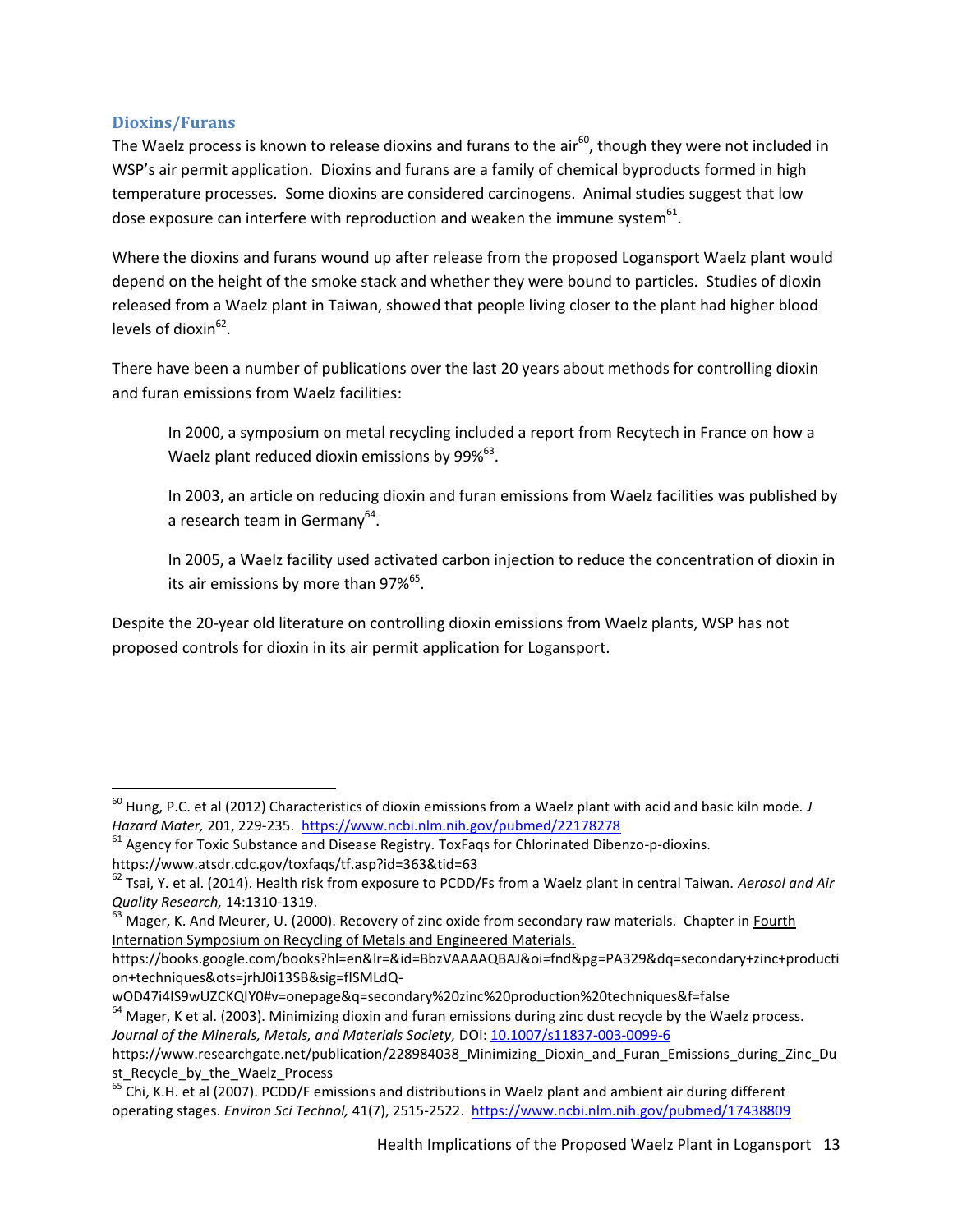#### **Carcinogens**

 $\overline{a}$ 

Generally speaking with carcinogens, the risk of cancer is higher at higher doses and decreases with lower doses, but the risk does not get to zero until the dose is zero. With environmental contaminants the "dose" is determined by the amount of the contaminant in the air, water, food or dust a person is exposed to. Adding hexavalent chromium and dioxin, which are both potent carcinogens, to the local environment, even in small amounts, increases the risk of cancer.

### **Greenhouse Gas Emissions**

Waelz Sustainable Products' air permit application for Logansport does not have an estimate of greenhouse gas emissions, but the same company's application for Muncie did. It stated that the Muncie Waelz facility would have had the emissions of greenhouse gases listed in Table  $4^{66}$ .

|                | tons per year,      | global warming | Total warming |
|----------------|---------------------|----------------|---------------|
|                | potential emissions | potential      | potential     |
| carbon dioxide | 417,932             |                | 417,932       |
| methane        | 0.97                | 30             | 29.1          |
| nitrous oxide  | 0.1                 | 270            | 27            |
|                |                     |                | 417,988       |

Table 4. Estimated greenhouse gas emissions from the proposed Muncie Waelz plant, and their global warming potential relative to carbon dioxide $^{67}$ .

According to the EPA, the typical passenger car emits 4.6 tons of carbon dioxide per year<sup>68</sup>, so the Muncie Waelz facility would have been the equivalent of adding 90,867 cars to the road. WSP has proposed handling less electric arc furnace dust at the Logansport Waelz plant than it proposed for Muncie. It proposed 360,000 tons per year in Muncie, but just 319,110 in Logansport, which is 11.4% less. It can be concluded that the Logansport plant will have about 88.6% of the greenhouse gas emissions, or the equivalent of 80,508 more cars added to the roads.

Greenhouse gases contribute to climate change. Purdue University Climate Change Research Center has published a series of reports on how Indiana's climate is changing and what effects this is having<sup>69</sup>. Briefly, Indiana is seeing increasing numbers of days over 90 degrees and increasing precipitation in the

<sup>&</sup>lt;sup>66</sup> Ramboll (April 10, 2019). Waelz Sustainable Products, LLC - Muncie, Indiana, New Source Construction Permit Title V Application. page 217.

<sup>&</sup>lt;sup>67</sup> US Environmental Protection Agency (2017). Understanding Global Warming Potentials. <https://www.ncbi.nlm.nih.gov/pubmed/17438809>

 $\frac{68}{68}$  https://www.epa.gov/greenvehicles/greenhouse-gas-emissions-typical-passenger-vehicle

<sup>&</sup>lt;sup>69</sup> Purdue University (2020). Indiana Climate Change Impacts Assessment.<https://ag.purdue.edu/indianaclimate/>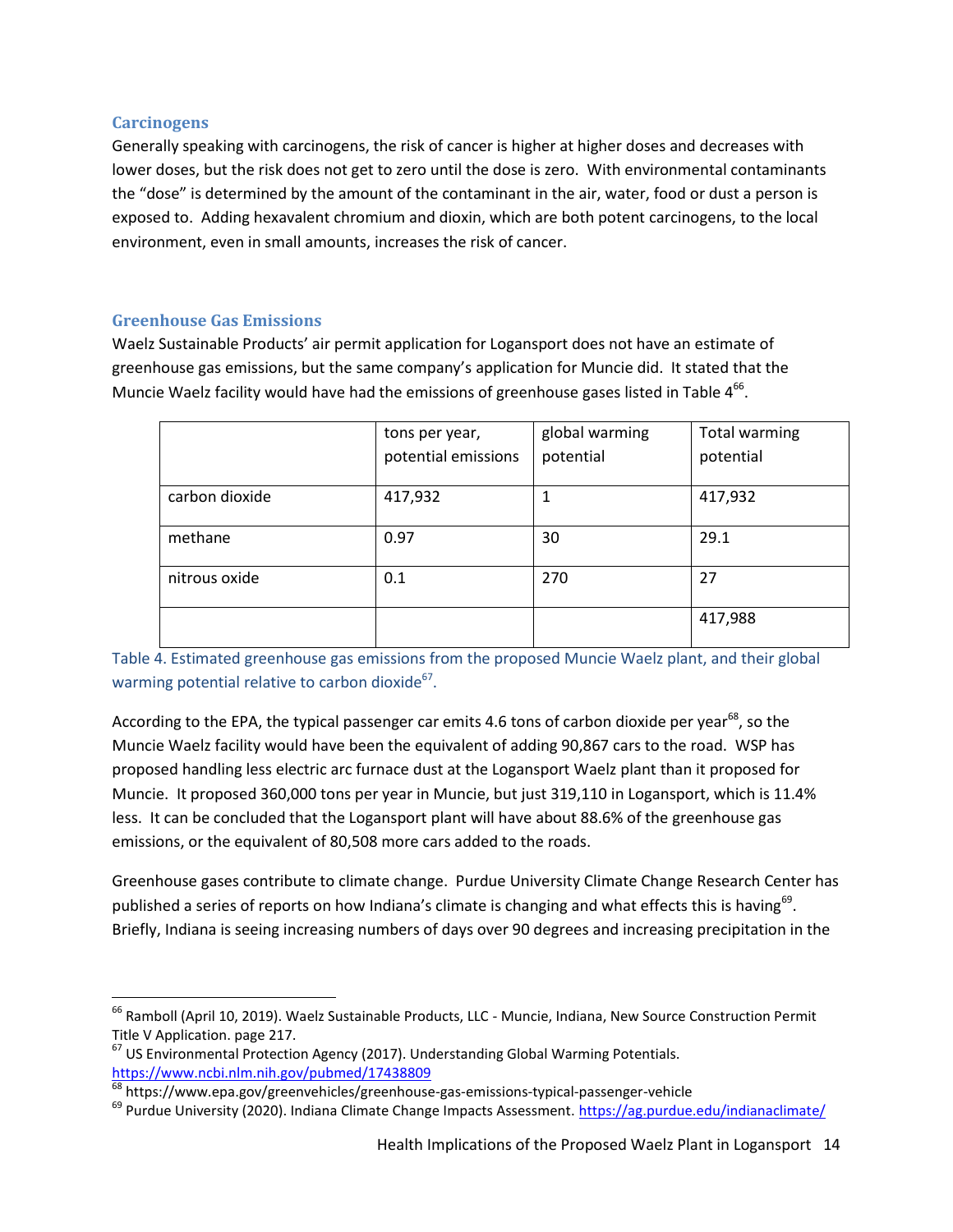winter and spring. This is impacting hoosiers' health by increasing the risk of heat stroke, flooding, poor air quality, and certain 'tropical' diseases like West Nile and Zika<sup>70</sup>.

# **Prevailing Winds**

 $\overline{\phantom{a}}$ 

The center of the city of Logansport is approximately 3.5 miles downwind of the proposed WSP site. Many neighborhoods are closer. The proposed WSP site is southwest of the city (Figure 1) and the wind in Cass County is most often coming out of the southwest and blowing toward the north and east, so it will be blowing from the WSP site toward the city (Figure 2).



### Figure 1. Proposed WSP site at 3440 West Co Road 300 South and the city of Logansport. From Google Maps.

 $^{70}$  Filippelli, GM, et al.(2018). Hoosiers' Health in a Changing Climate: A report from the Indiana Climate Change Impacts Assessment. Purdue Climate Change Research Center, Purdue University, West Lafayette, Indiana. https://ag.purdue.edu/indianaclimate/hoosier-health-report